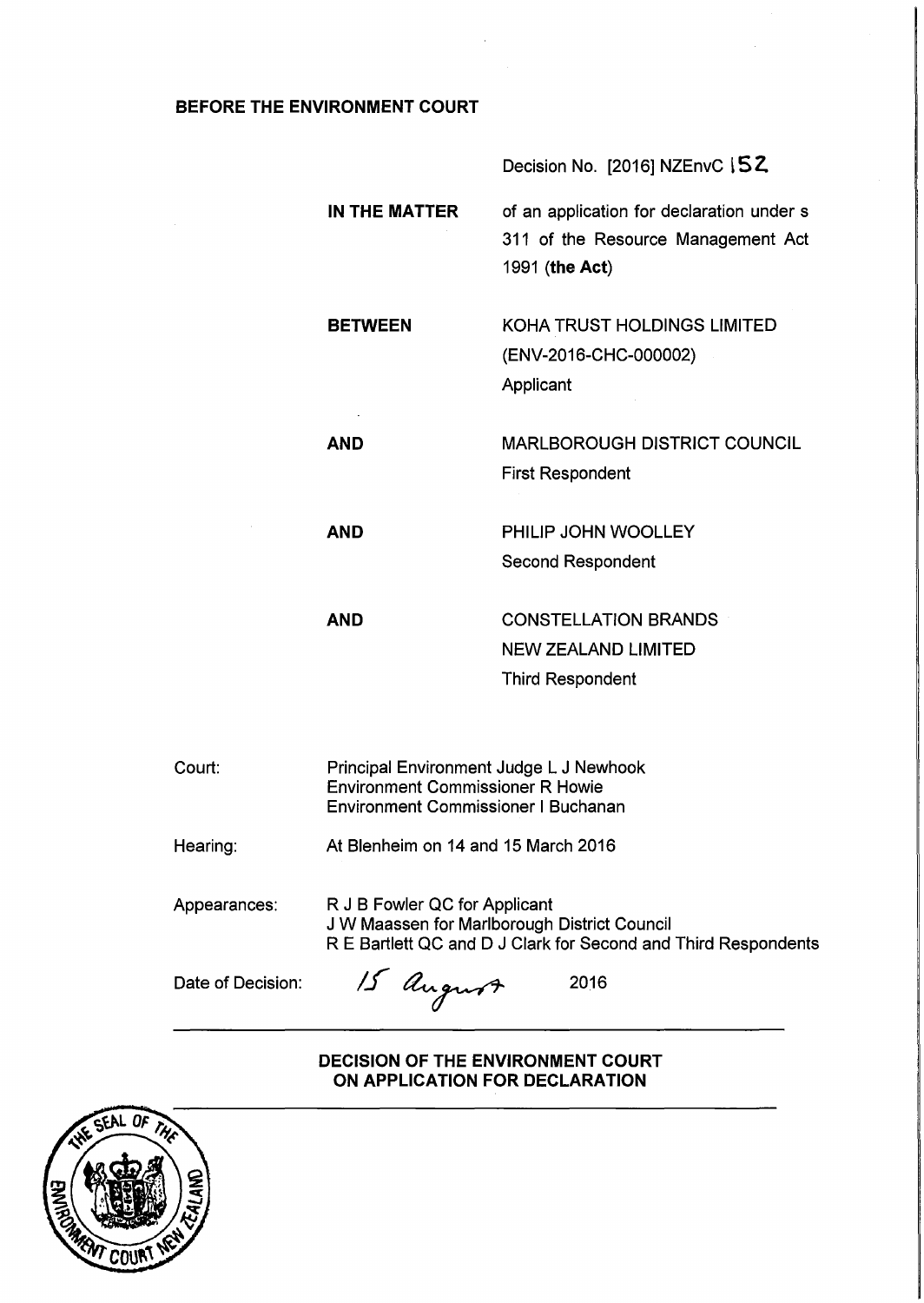- A: Findings made on certain factual allegations.
- B: Declarations refused in exercise of the Court's discretion.
- C: Costs reserved.

#### REASONS FOR DECISION

#### Introduction

[1] On 14 January 2016 the applicant filed proceedings seeking a declaration, alleging lapse of a resource consent held by the Second Respondent for the taking of water in the Marlborough District, as follows:

That resource consent U060329 was not given effect to within the meaning of s 125(1A)(a) of the Resource Management Act 1991 prior to its final lapse date of 1 February 2012 and has therefore lapsed.<sup>1</sup>

[2] The grounds for the application were stated as follows:

On 5 February 2010 the First Respondent granted resource consent U060329 to the Second Respondent which included the following conditions:

(3) The consent holder shall instal a pulse-emitting water meter(s) to measure the surface water use. The meter is to record all water taken pursuant to this consent with accuracy of plus or minus five percent. Prior to exercising this resource consent, the consent holder shall contact the Marlborough District Council to arrange an inspection of the water meter installations. No water is to be taken under this resource consent (except for testing or calibration of the meters) until such time as the inspection of the meter installations has been carried out.

(4) The consent holder shall provide a telemetered datalogger, approved by the Manager, Resource Consents, Marlborough District Council, at 12 hourly intervals. Marlborough District Council shall perform an audit role in respect of water use records and may call to take readings from time to time.



here was a related permit issued for use of the water bearing the same lapse date.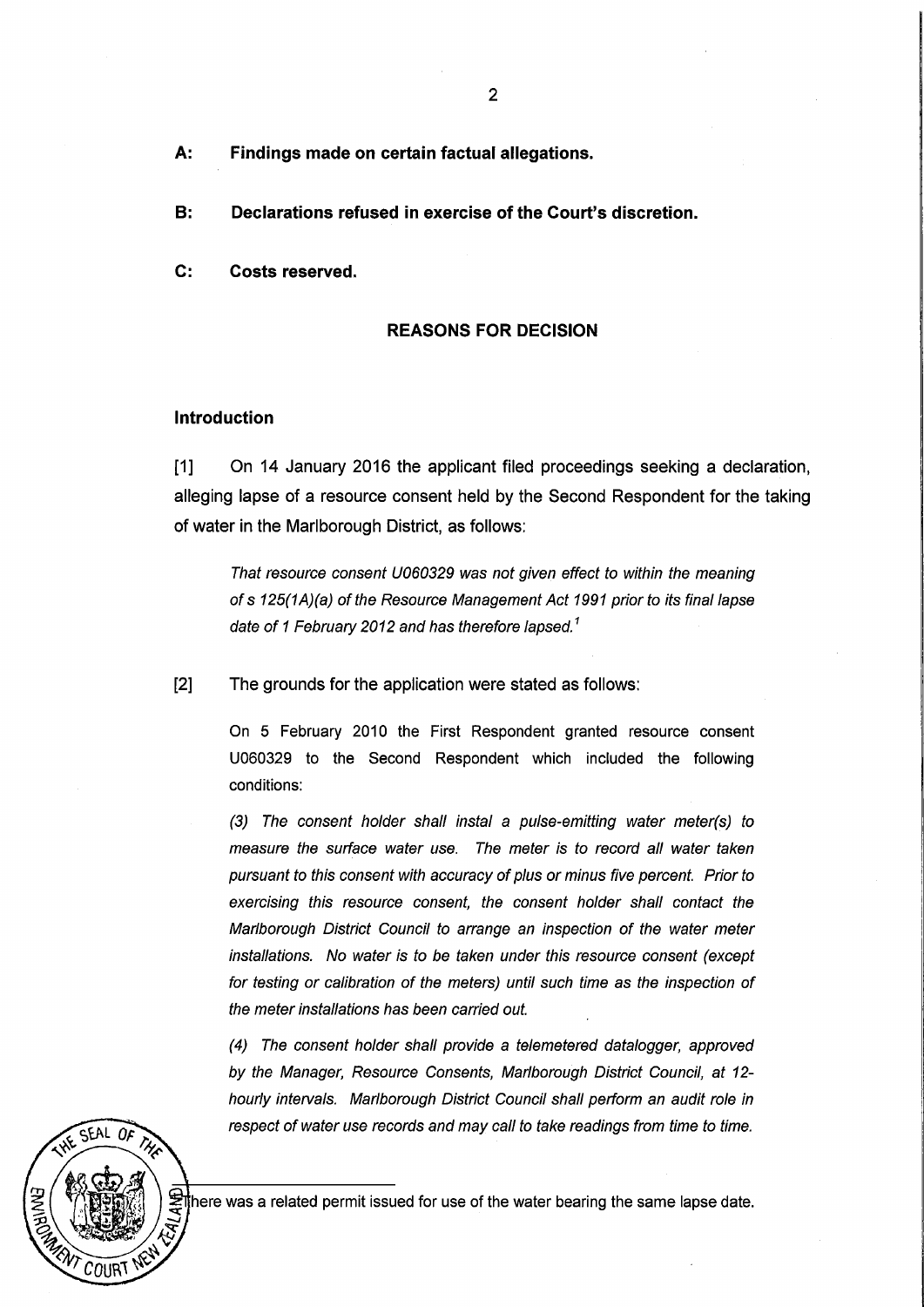These conditions were not fully complied with by the lapse date prescribed in Condition 6 of the resource consent U060329, being 1 February 2012.

[3] Extensive evidence was filed on behalf of the Applicant and the three Respondents. In the final analysis there was little difference on issues of importance to the primary question of lapse; indeed much of the evidence was of little assistance in determining the matters of law on which the parties sought determination.

# **Background**

 $GFAL$   $OF$ 

ิ $\mathcal C$ OURโ

[4] On 5 February 2010, the First Respondent Marlborough District Council granted the resource consent in the above terms, inclusive of a two year lapse period described in Condition 6. The permit authorised the taking of water from four wells by Mr Woolley, as follows:

0044 - Cowshed well; 2657 - 245 Hunters Road; 1288 - 38 Blind Creek Road; and 5008 - 123 Hunters Road.

All wells draw from the groundwater resource of the Wairau Aquifer. Contemporaneously a permit was issued to use the water; this permit contained an identical lapse condition.

[5] In December 2013, the Second Respondent agreed to lease a significant part of his land covered by the permits, to the Third Respondent Constellation Brands.

[6] Consent to take water from the first two named wells was the subject of a transfer authorised by the Council to the Third Respondent, subsequent to both the lease and the lapse date. That Company has extensively planted grapevines on the leased land.

[7] Water from the Wairau Aquifer is understandably limited in availability, and has either been fully allocated, or even over-allocated, through the issuing of resource consents.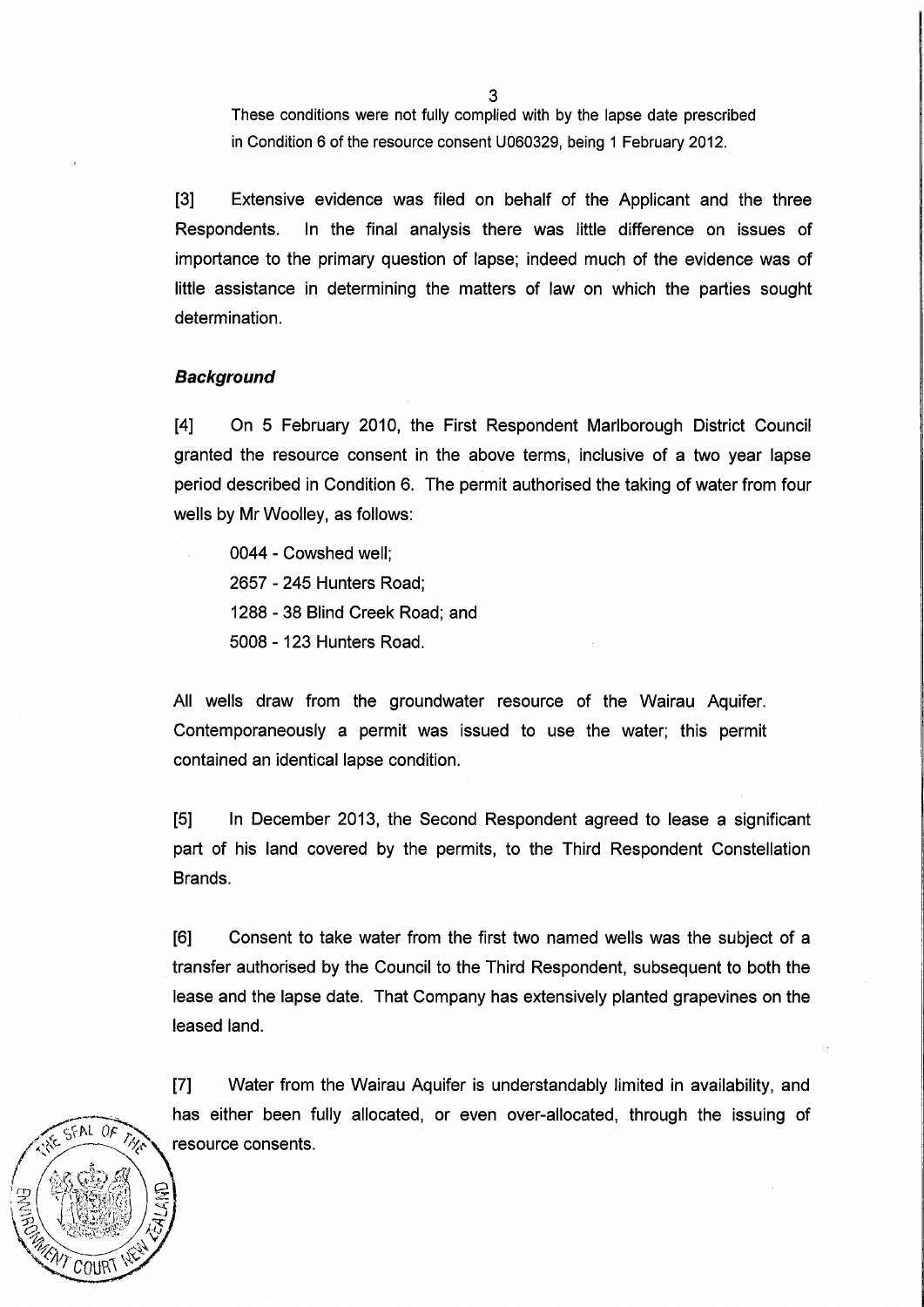[8] The Applicant Koha has lodged with the council an application to take the water previously allocated to the Second Respondent on the basis of its understanding that the consent to the Second Respondent has lapsed. Its application is on hold, and further progress with it may depend on the outcome of these proceedings.

[9] Some strong allegations have been made against the Second Respondent, but it is not within the jurisdiction of these proceedings to act in a punitive way or to consider the merits and priorities of anyone party's use of the water over another.

## **The Legal Principles**

[10] Section 125 RMA provides, to the relevant extent, as follows:

- (1) A resource consent lapses on the date specified in the consent, or if no date is specified ... five years after the date of commencement of the consent ...
- (1A) However, a consent does not lapse under ss (1) if, before the consent lapses,
	- (a) The consent is given effect to; or
	- (b) An application is made to the consent authority to extend the period after which the consent lapses, and the consent authority decides to grant an extension after taking into account  $-$ 
		- (i) Whether substantial progress or effort has been, and continues to be, made towards giving effect to the consents; and
		- (ii) Whether the Applicant has obtained approval from persons who may be adversely affected by the granting of an extension; and
		- (iii) The effect of the extension on the policies and objectives of any Plan or Proposed Plan.

[11] As an aside, amendments were made to subsection (1) in 2011, but these were of no relevance to the issues in the present case. Subsection (1A) entered the legislation in the 2003 Resource Management Amendment Act. These changes follow a long history of changes to legislative governance over lapse of consents and permits, reviewed quite extensively in other Court decisions we have considered.

[12] In particular, reference was made by some parties to a decision of the High Court Goldfinch v Auckland City Council<sup>2</sup>, described by Mr Fowler as the "leading authority". The learned Judge there held<sup>3</sup> that the answer to whether a consent has been given effect to must be one of degree and will vary from case to case depending on the facts and certain questions about the nature of the work

p 124.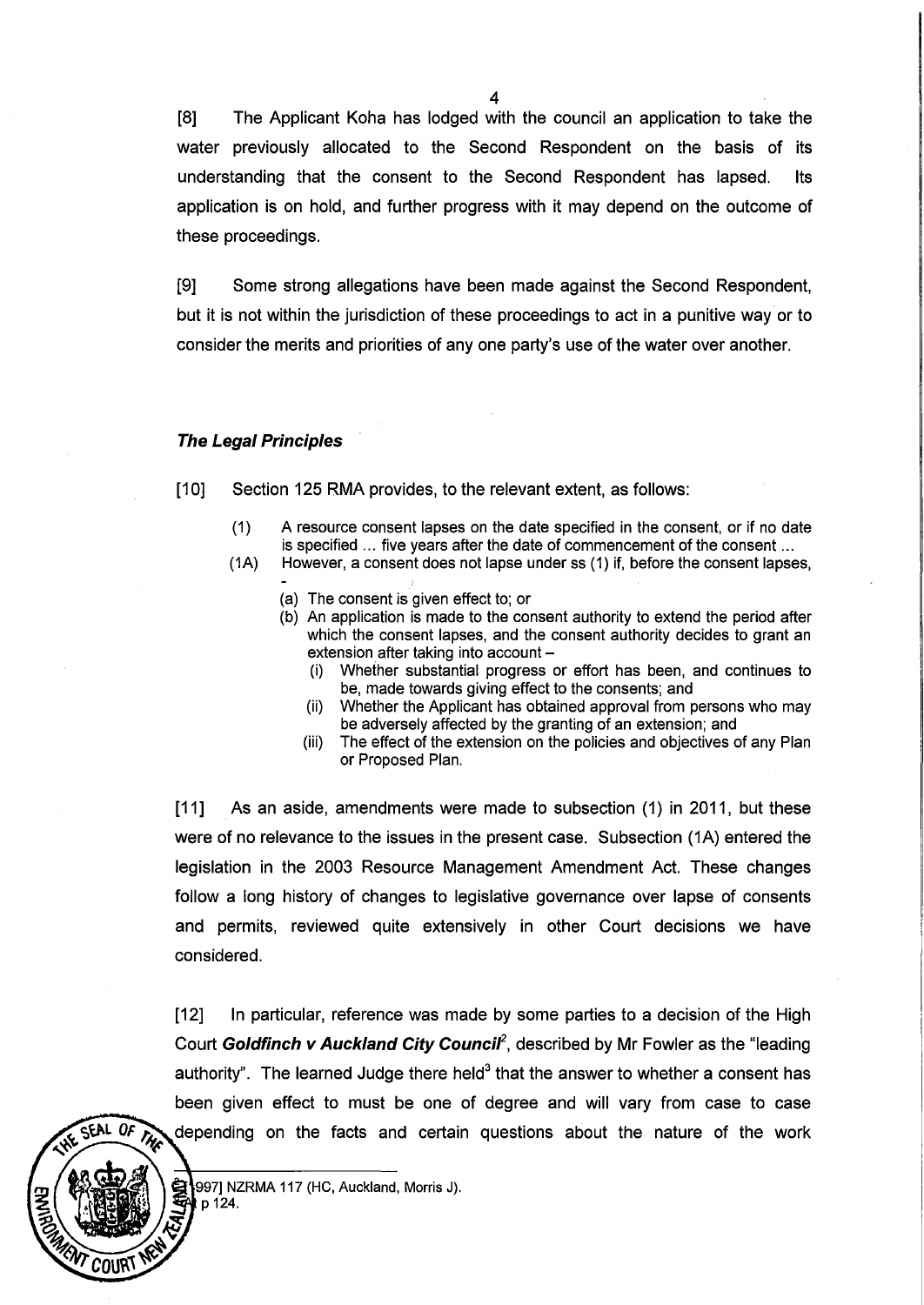authorised by the consent, what has been done, why it has not been completed, and the like. After analysis of this and other cases, we see no reason to differ in a general sense, even taking into account subsequent legislative changes.

[13] It was the case for the Council that the very short lapse period in the water permits was imposed because the permit was in replacement of an earlier one in respect of which there had been difficulties gaining compliance with conditions of consent.

[14] No evidence was given that there had been any application to extend the lapse period under ss (1A)(b), so the focus was on whether or not the consent had been given effect to under ss (1A)(a).

[15] A key area in the arguments was about whether compliance with Conditions 3 and 4 was crucial to giving effect to the consent, it being understood that water was being drawn from the relevant wells during the two year period. The issues are therefore somewhat different from those considered by the High Court in Goldfinch, where the extent of work required in construction of a house and its curtilage during the relevant period, was examined.

[16] In his submissions on behalf of the Second and Third Respondents, Mr Clark submitted that support was found for the approach by Morris J in **Goldfinch**, in the Court of Appeal decision in Body Corporate 97010 v Auckland City Council<sup>4</sup>. It is clear however from the paragraphs he cited that the aspect of the complex suite of Body Corporate 97010 decisions there discussed was about an application for an extension to a lapse period under the then equivalent of ss (1A)(b), not a consideration of the operation of ss(1A)(a). Counsel's subsequent reference to paragraph [44] of the **Body Corporate** decision (which portion of the Judgment concerned an application to change a condition of consent, was equally beside the point).<sup>5</sup>

[17] Turning then to the relevant core legal proposition that a consent does not lapse under ss (1A)(a) if before the end of the lapse period, "the consent is given effect to".



#### $<sup>4</sup>$  [2000] 3 NZLR 513 at para [70] and following.</sup>

It appeared that submission was made in the context of there being some effective legal difference Detween the operation of a resource consent for a wholly new activity (a new consent), and one where consent is replaced or renewed. We turn to the issue of replacement or renewal, later in this dedision.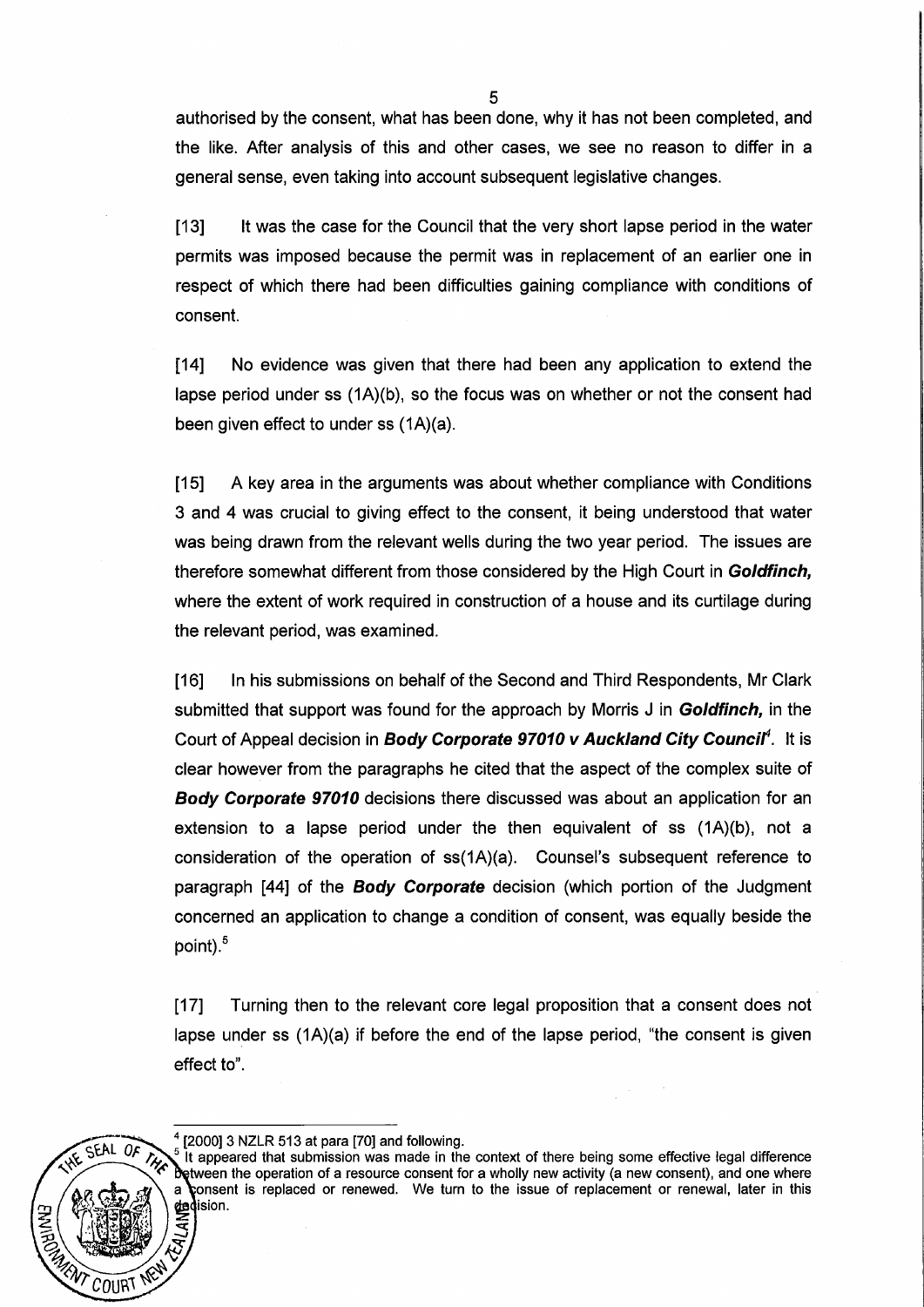[18] On behalf of the Council Mr Maassen submitted that the provision simply means what it says; that is there must be full implementation within the period allowed, for the following reasons:

- (a) The plain and ordinary meaning of the provision;
- (b) The context in which ss (1A)(a) sits, given that if one were to import a concept of "substantial progress or effort", ss (1A)(b) would not be required.

By that, we believed him to be submitting that ss (b) would be without meaning or purpose, contrary to accepted cannons of statutory interpretation.

[19] Mr Maassen referred to the often cited decision of the then Supreme Court (now High Court) **GUS Properties Limited v Chairman, Councillors and**  Inhabitants of the Borough of Blenheim<sup>6</sup>, the decision having concerned a similarly worded provision in the Town and Country Planning Act 1953, where the Court said:?

The use of the words "give effect to" in ss (7)(a) clearly imports the idea of full compliance, or completion of the thing envisaged, and it is straining their ordinary meaning to say that they contemplate only the first physical step of the operation envisaged by the consent to the specified departure.

[20] Mr Maassen acknowledged that that decision is sometimes said nowadays to be considered "discredited" in some respects, but submitted that other more recent authority assisted to demonstrate that it was in fact correct. He submitted that the meaning of "give effect to" was interpreted strictly (albeit in a different RMA context) by the Supreme Court in **Environmental Defence Society Inc v the New Zealand King Salmon Company Limited**<sup>8</sup>, where at para [77], Arnold J, delivering the majority Judgment, said:

The Board was required to "give effect to" the NZCPS in considering King Salmon's Plan Change applications. "Give effect to" simply means "implementing". On the face of it, it is a strong directive, creating a firm obligation on the part of those subject to it.



6 SC Christchurch *M3941* 75, 24 May 1976. At  $p$  4. [2014] NZSC 38.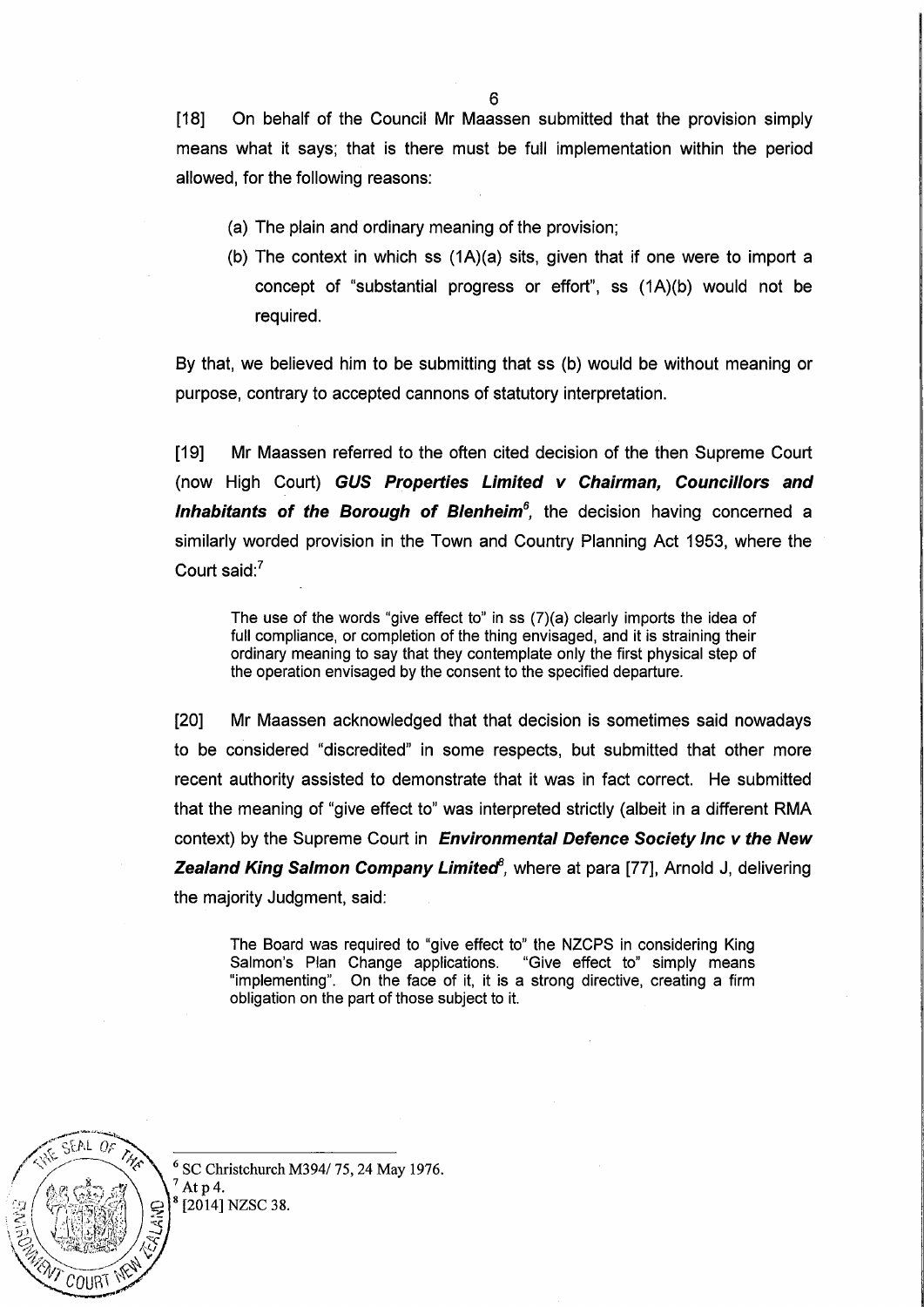[21] Mr Maassen further submitted that the last general proposition found support in an Employment Relations Act decision of the Court of Appeal, Jetstar Airways Limited v Greenslade*<sup>9</sup> ,* where Randerson J said:

There is a general rule of construction that the drafter was presumed to have used words consistently throughout the legislation.

[22] It was Mr Maassen's submission that a strict interpretation would best achieve the sustainable management purpose of the Act. We approach these submissions with some caution because while s 67 RMA (on the contents of Regional Plans) provides that a Regional Plan must give effect to the NZCPS, the policy thrust in s 125(1A)(b) in the direction of the purpose of the Act is somewhat less direct; however we acknowledge the statement of the High Court in Biodiversity Defence Society Inc v Solid Energy New Zealand Limited $^{10}$ :

... the standard "consent is given effect to", read against the purpose of the Act, does not allow a consent to be neglected, put in the bank as it were, to be used at some future time.

[23] Mr Maassen submitted that giving effect to permit U060329 must mean implementing the authorised activity in accordance with conditions of consent that prescribe methods and requirements for establishing (as opposed to continuing) the activity. He stressed that it would not be appropriate to characterise conditions 3 and 4 as "conditions precedent", or "pre-conditions", (the language of contract), but rather to consider whether they were concerned with establishment of an activity on the one hand, in contrast to conditions to be performed on a continuing basis after establishment on the other, in the manner anticipated by the adaptive management conditions considered in **Biodiversity Defence Society**. We believe that to be a distinction worthy of consideration, and we shall now proceed with it in mind.

[24] Mr Maassen submitted that establishment or implementation conditions are intrinsic to the present consent, and qualify it and govern it. He noted that the Supreme Court in Waitakere City Council v Estate Homes Limited<sup>11</sup>, cited with approval in the subdivision context a High Court of Australia decision that such conditions are the "price you pay for consent" $^{12}$ .



[2015] NZCA 432. [2013] NZHC 3283; 17 ELRNZ 337 at [67]. [2006] NZSC 112. Lloyd v Robinson (1962) 107 CLR 142 at p 154.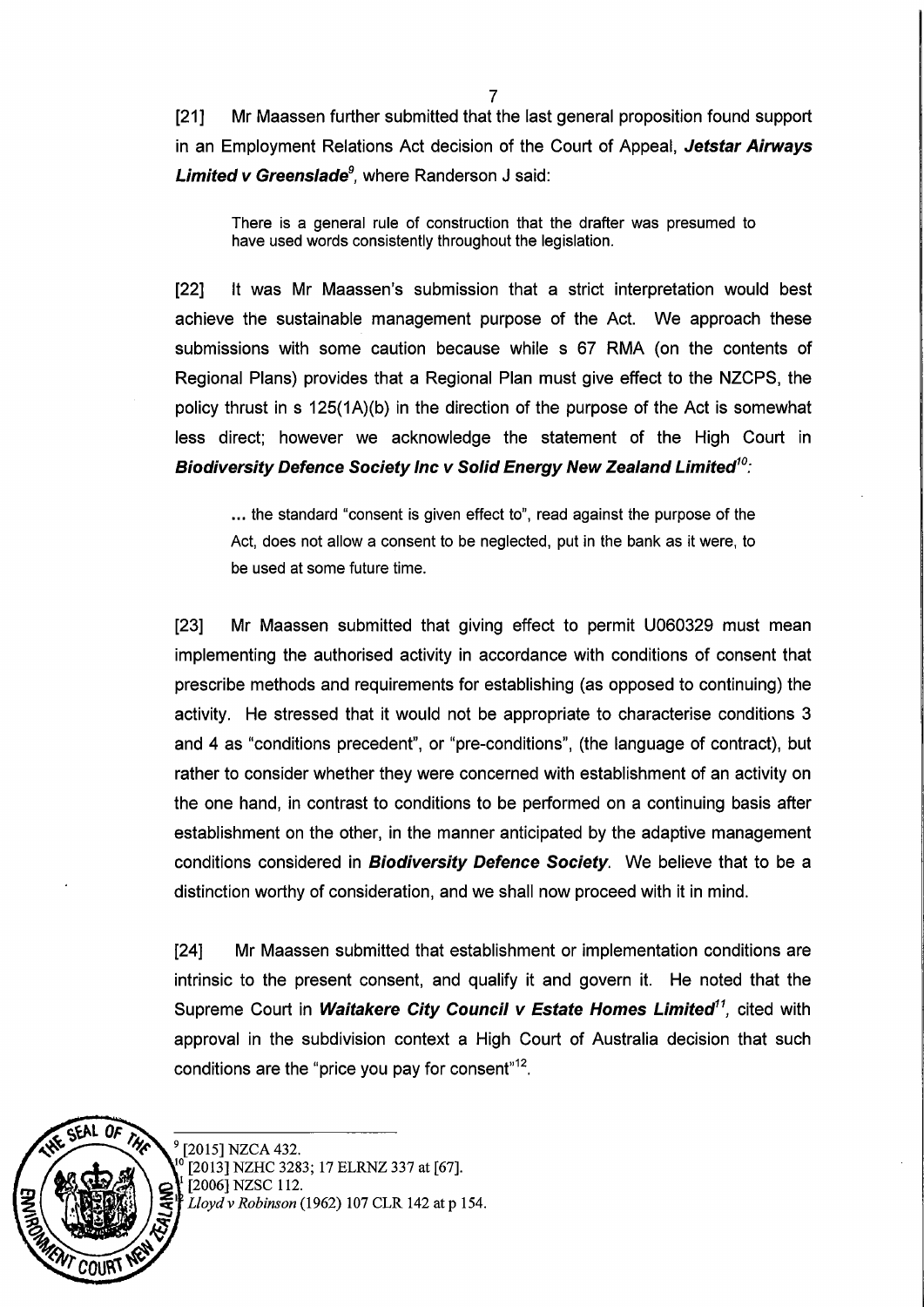[25] Mr Maassen referred, in our view appropriately, to the definition of "resource consent" in s 2 RMA as having the meaning set out in s 87 RMA and including all conditions to which any consent is subject. We note in the present context however that the emphasised part might rather beg the question about a difference between . establishment conditions and those to be performed on a continuing basis after establishment.

[26] He submitted that unlawfulness of use can flow from the carrying on of an activity other than in a manner expressly authorised by a consent under Part 3 RMA, and that it would be contrary to the nature of "giving effect to a consent" if to do so would involve illegality through breach of a condition, citing also the public policy legal maxim "ex turpi causa non oritur action".

[27] Mr Maassen submitted that the Environment Court has demonstrated through decisions that it is aware of the nature of some conditions of consent as being implementation or establishment conditions (for instance concerning establishment of structures and methods to manage effects of earthworks on waterways before earthworks are undertaken; certification of performance of mechanical devices before installation and provision of certificates to the consent authority; and requirement for engineering plans and geotechnical reports by suitably qualified people prior to carrying out earthworks). In support he cited paragraph [71] of the decision of the Environment Court, upheld in the High Court, in **Biodiversity Defence Society Inc v Solid Energy New Zealand Limited<sup>13</sup>. We** agree with this submission, and his analysis of that aspect of the decision.

[28] We agree with his further submission that conditions may not only control the manner in which a consent is implemented, but [sometimes] also the time required for implementation. This might require analysis of what might be a reasonable time. We consider that an understanding of what might be a reasonable time might be set by the context of the consent, the purpose of the condition, and ultimately the requirement to serve the purpose of the Act. He submitted that the provision of information to satisfy implementation conditions can be fundamental to sustainable management under the Act, referring to the duty of councils to gather information as necessary to effectively carry out their functions under the Act (s 35(1) RMA). We consider the proposition to be almost trite, albeit that the information to be supplied pursuant to conditions of consent might still nevertheless remain to be categorised as for either implementation or continuation purposes.



Decision No: [2013] NZEnvC 195.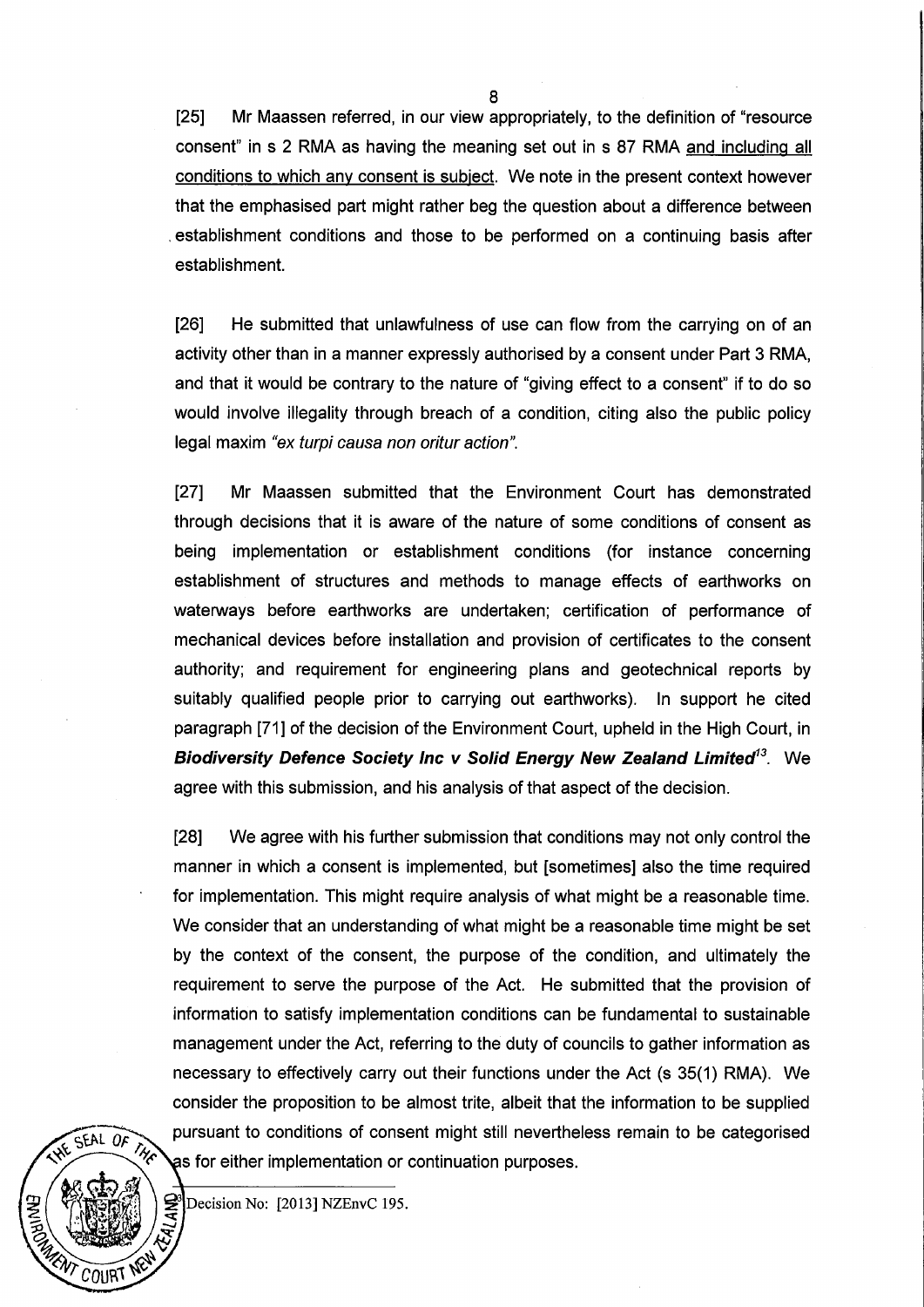[29] Mr Maassen submitted that the Council could be seen to have placed the very limited lapse period on the subject permit, (significantly less than the statutory default period), for the purpose of ensuring that the activity was established in order to achieve the effective and efficient allocation of groundwater resource and to ensure proper monitoring of adverse effects. He pointed to the evidence of the Council's policy planning witness Mr P Hawes, who for over a decade has been involved in developing, maintaining and reviewing the Marlborough Regional Policy Statement and the Council's two Resource Management Plans, the Marlborough Sounds Resource Management Plan and the Wairau/Awatere Resource Management Plan ("WARMP"). Mr Hawes described and explained provisions of the Policy Statement and Plans about water resource in the region being limited and sought after, especially in the Wairau Aquifer. Indeed, we formed the impression that the very existence of the present proceedings probably exemplified the sorts of pressures and policy underpinnings he described.

[30] Mr Hawes focused particularly on Chapter 6 of the WARMP about Management of Freshwater Resources, including in relation to utilisation and allocation, in particular Policies 1.6 and 1.8 in s 6.3.1 directed at the requirement for metering of water permits including the signalling of potential cancellation of water and discharge permits if consents are not exercised for a continuous period of two years; also other provisions relating to cancellation of consents for non-use. While these provisions might point more in the direction of s 126 RMA (cancellation of consents), the underlying policies are clear. In clause 6.7 concerning overall monitoring, the use of water meter readings to determine use requirements and appropriateness of quota allocation, together with monitoring of flows and levels of freshwater bodies, are clearly signalled.

[31] The imposition of lapse periods is probably best signalled in the following description of methods at page 6-15:

It is also important that water permits are used within a reasonable time period to ensure that water is not being unfairly withheld from other users. The Act allows the Council to revoke the water permit, in full or in part, when the permit has not been used within two years of granting, to enable the consent quota to be pooled for reallocation. The Council intends to actively do this. This is particularly important in the water short areas.



Monitoring is needed to enable the Council to achieve equitable and sustainable allocation of the freshwater resources. Monitoring will provide important data on maximum actual use which will enable quota on renewed permits to be determined...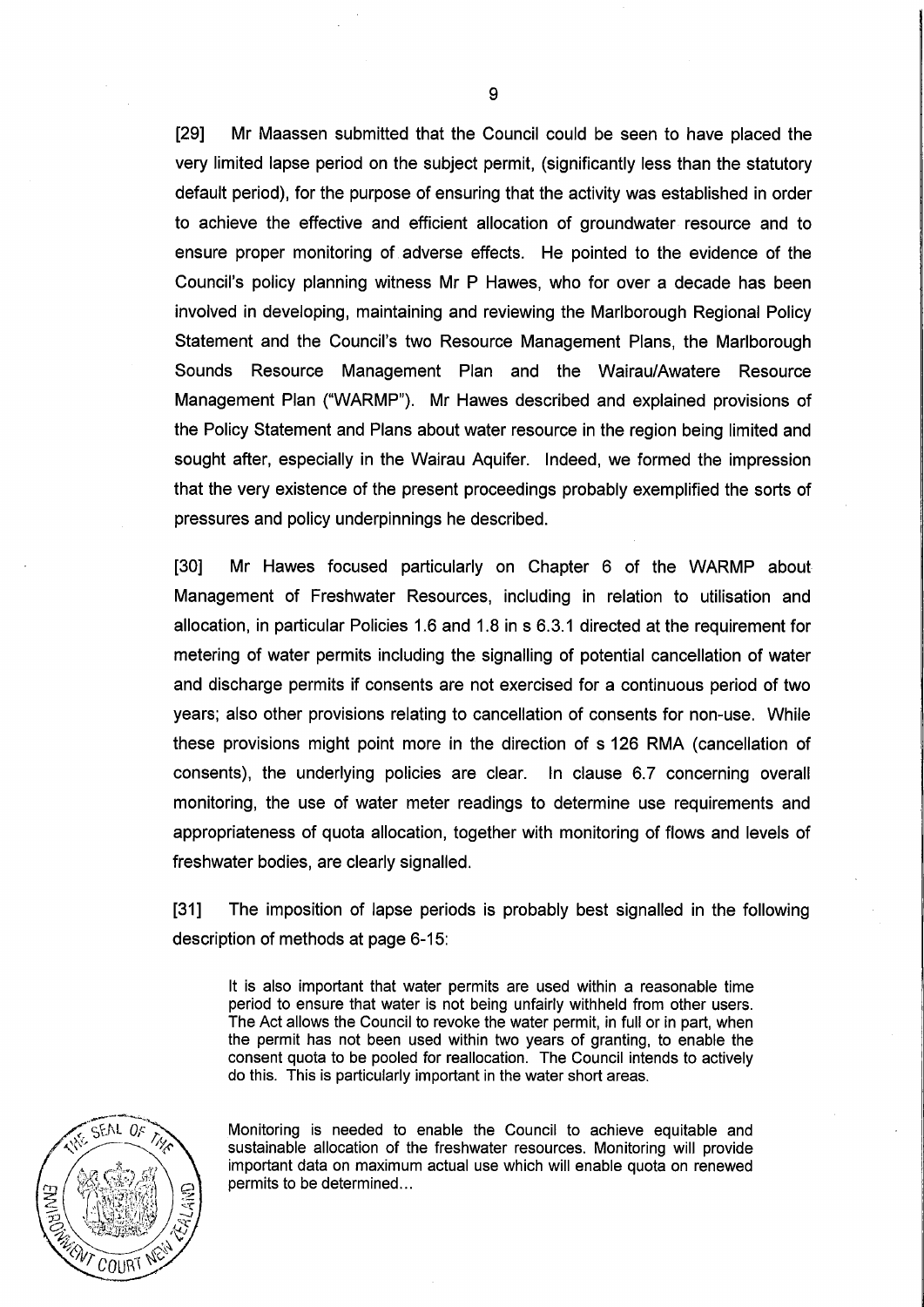[32] Once again there is a slight tendency to the flavour of s 126 RMA, but the overall policy underpinnings for the regime are fairly raised.

[33] Mr Maassen next submitted that Conditions 3 and 4 of the permit create specific requirements for inspection and recording for all 4 wells to which the consent applied, after installation of meters, as well as requirements in relation to transmission of information to the Council.

 $[34]$  We consider that Condition 3 is indeed in the nature of an implementation or establishment condition, requiring meters on all four wells, arrangements to be initiated by the consent holder for inspection of water meters by the Council, together with a prohibition on the taking of water until inspection has been carried out (except for testing and/or calibration of the meters).

[35] Condition 4 appears to be partly in the nature of an implementation condition and partly a continuation condition. The consent holder is to provide a telemetered data logger to be approved by a named delegatee at the Council (implementation) and to provide the data gathered to the Council at 12-hourly intervals for audit and checking by the Council (continuation).

[36] Mr Maassen submitted, correctly we consider, that he could rely on the plain and ordinary meaning of the conditions, particularly the use of the term "installations" in Condition 3, the provisions of Chapter 6 as to the importance and context for ascertaining the purpose of the conditions, and an acknowledgement at paragraph 7 of the affidavit of Suzanne Woolley that the consent was a comprehensive one applying to all four wells collectively. (She did not employ the word "collectively", but we consider that her acknowledgement was to that effect).

[37] Mr Maassen next submitted that "lapse" means that the consent ceases to provide the rights that attach to the privilege, because of neglect, but does not absolve breaches of the consent since commencement. Those propositions must be correct in general terms.

[38] We accept his submission that the legal notion of lapse is that a right or privilege is lost through neglect.<sup>14</sup> Mr Maassen submitted that the concept of lapse has been tied as a matter of law to non-compliance with conditions, citing an old



 $14$  Black's Law Dictionary, Second Edition; also *words and phrases legally defined*, Volume 3, Butterworths, London, 1989.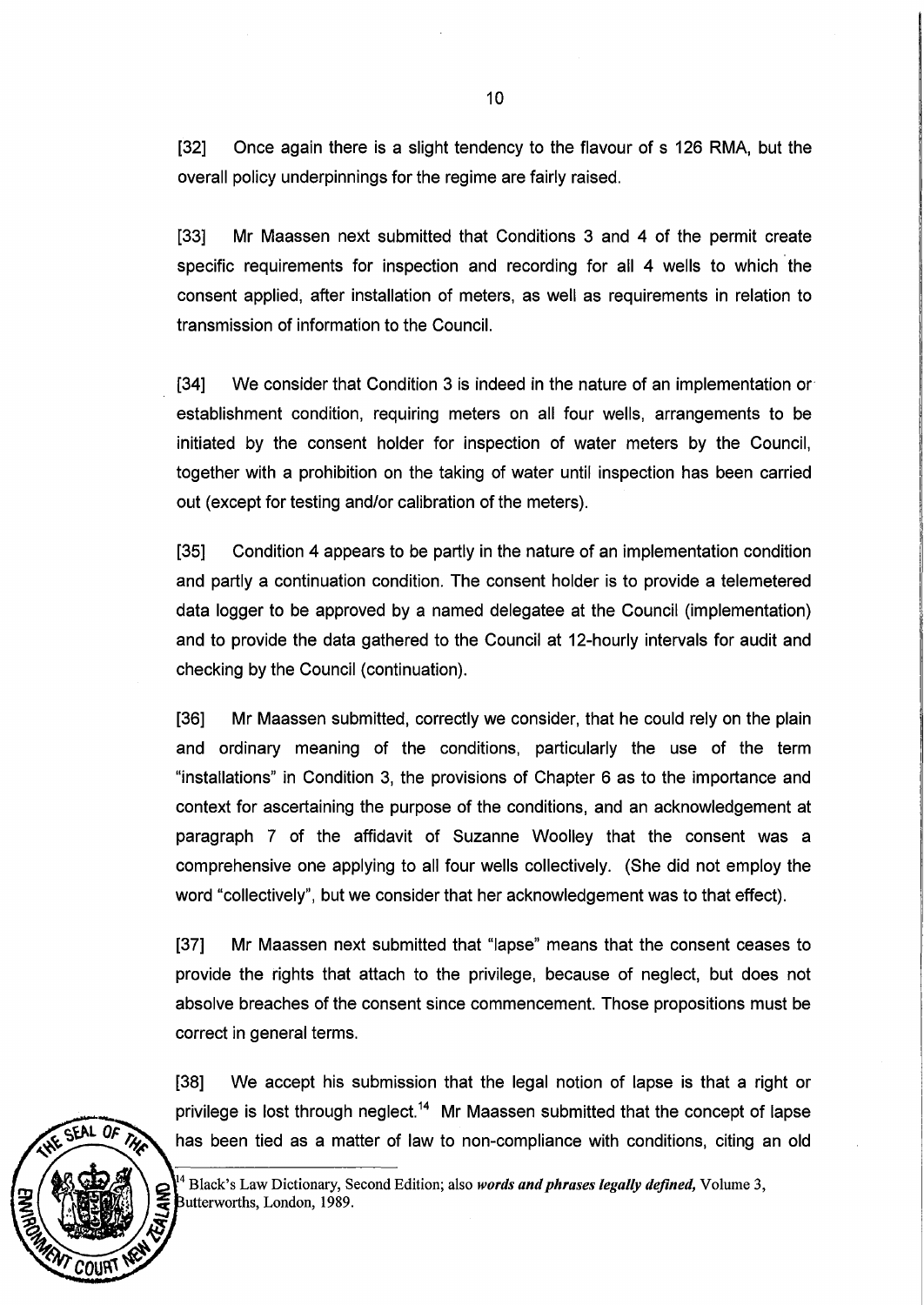Privy Council decision O'Keefe v Malone<sup>15</sup>, a case about forfeiture of a licence over land, where "forfeiture" could include lapse or voidance, and where it was said by their Lordships:

The word "lapse" seems an apt expression for the loss of any interest in land by reason of an omission to renew, or the non-performance of a condition such as the payment of money.

[39] We hold that counsel's point would be better confined to the definition of "resource consent" in the Act as already discussed, with breach of implementation or establishment conditions potentially leading to lapse (in possible contradistinction to continuation conditions which may often be more likely to be amenable to enforcement or prosecution).

[40] . Mr Maassen referred to the passage from the decision of the High Court in Biodiversity Defence Society Inc v Solid Energy Limited<sup>16</sup> we have quoted in paragraph [22] above, but for ease of reading we repeat:

The corollary of this is that the standard "consent is given effect to" read against the purpose of the Act, does not allow a consent to be neglected, put in the bank as it were, to be used at some future time ...

[41] While Counsel expressed contentment with that statement up to the word "neglected", he advised that the Council was less comfortable with the idea that the standard is simply that the consent is not banked, which he submitted was inappropriate in connection with implementation conditions. To the extent that the learned High Court Judge might have been suggesting that a breach of implementation conditions could be the subject of the turning of a blind eye, we think caution is called for. With respect, we consider that part of the statement to be obiter. We shall shortly come to that part of the case on behalf of the Second and Third Respondents that advanced the notion that carrying out the activity in part might be sufficient to prevent lapse.

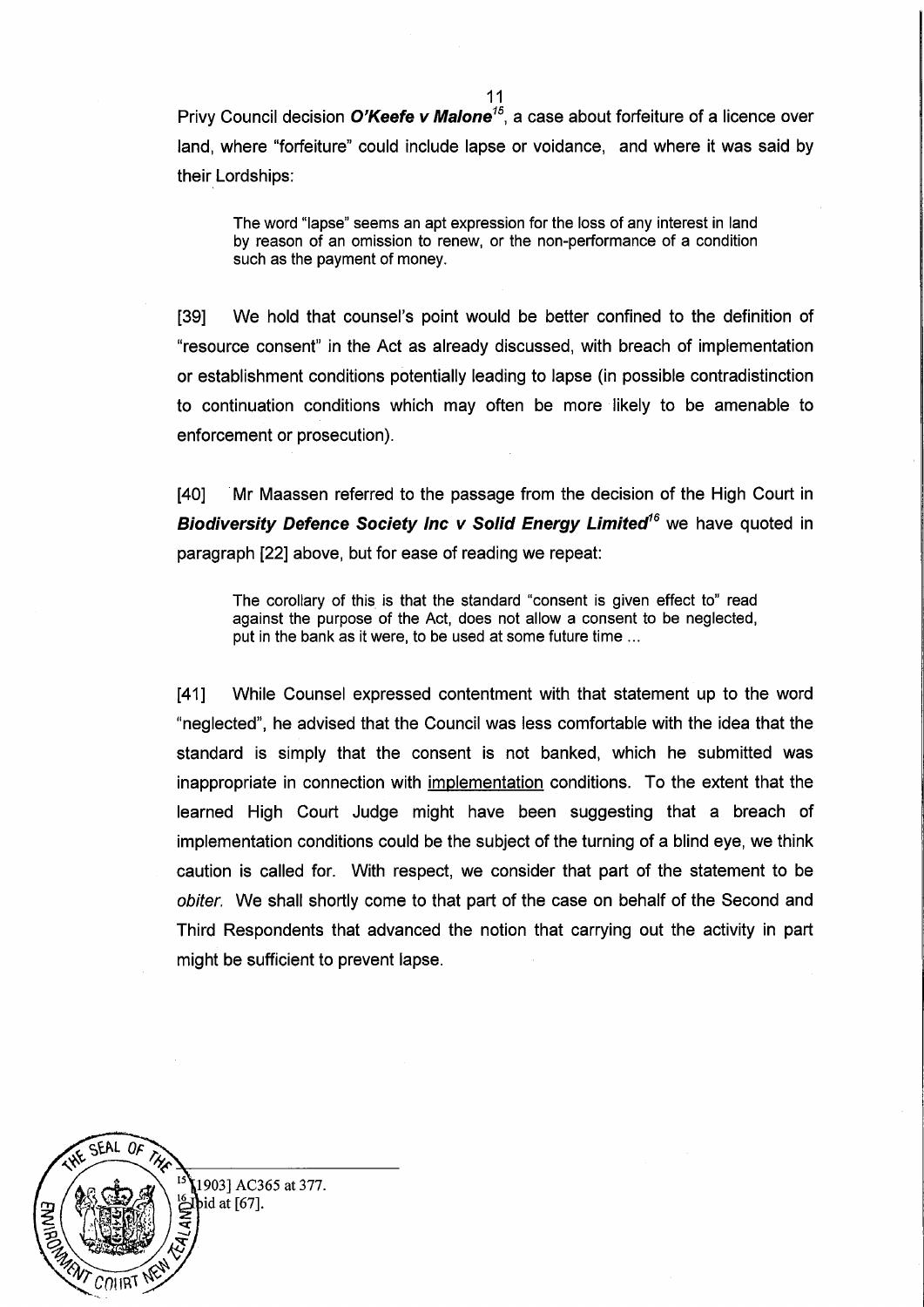#### **The arguments on behalf of the second and third respondents**

[42] The arguments mounted by the Second and Third Respondents, (the "priorities" aspects apart - dealt with earlier in this decision), were as follows:

- (a) Sufficient or substantial progress with implementation;
- (b) Consent holder would have received an extension if applied for;
- (c) Council's interpretation unreasonable or impractical;
- (d) A strict interpretation of s 125(1A)(a) RMA would create too much uncertainty concerning the status of a consent;
- (e) Relevance of these permits not being new.

#### (a) "Sufficient or substantial progress towards implementation"

[43] There were two resource consents, one to take water and the other to use it. Each had a two year lapse condition, culminating on the same date. Mr Clark submitted that the conditions on the "use" consent were fully complied with by 1 February 2012. We consider that to be problematical on the evidence, but in any event of no importance, because it was in the area of the "take" consent, particularly Condition 3, where issues of implementation or establishment arose.

[44] Mr Clark submitted that there was "ample evidence" that the consent was "sufficiently" utilised so that it did not automatically lapse under s 125. He submitted that some aspects of the condition were impossible to comply with "in the way they are being complied with now", that such non-compliance was not a matter which necessitated automatic termination; that the Council had a relaxed attitude to compliance, and at no time had advised that the consent had lapsed but instead treated it as subsisting for many years.

[45] If the Second and Third Respondents were submitting that there is an onus on the Council to continuously inspect and monitor, and that the Council is an allknowing institution that can be presumed to know all aspects of the implementation of consents, the bow is being stretched too far. While there is a general obligation on Councils to monitor under s 35(2) and take appropriate action under the Act, and some commentators such as Dr Marie A Brown<sup>17</sup>, express concern at significant shortcomings on the part of consent authorities in New Zealand in monitoring and



A thesis submitted in fulfilment of the requirements for the degree of Doctor of Philosophy in Briological Sciences, University of Waikato, 2014.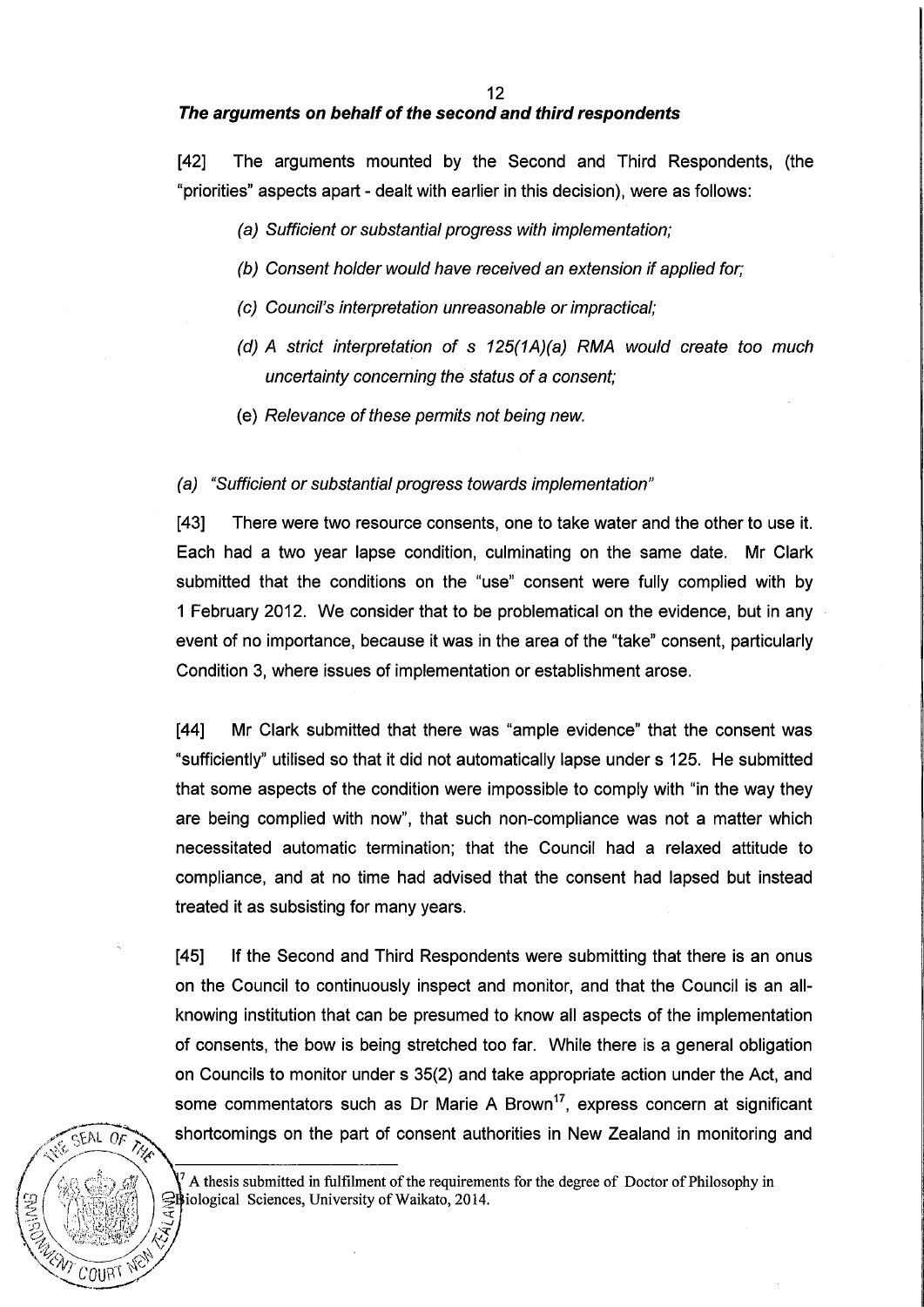enforcing conditions of resource consent, any such shortcoming cannot absolve consent holders from the legal obligation to comply, or the consequences of failing to do so.

[46] Having accepted the submissions on behalf of the council about the difference between implementation or establishment conditions and continuation conditions; and the obligations in Condition 3 being the former; we cannot accept this submission on behalf of the Second and Third Respondents. Furthermore, even if we were to accept evidence on behalf of the Second Respondent that there were technical difficulties in complying with the conditions (which in fact on the evidence we reject), we consider the remedy for that was in the hands of the consent holder under ss (1A)(b) of s 125, under which it could have brought an application to extend the lapse period. It did not do this.

(b) "The consent holder would have received an extension if applied for in this case"

[47] Much of this argument flows from the last, and is in large measure answered by our findings on the last. It is not necessary for us to answer the postulation in any way. The simple fact is no application was made. The council would have been the authority to determine an application under ss (1A)(b) if brought, not this Court on the present declaration application.

# (c) "The effect of the council's interpretation would be unreasonable or impractical"

[48] This argument has something of the flavour of the last two. We have already noted that the council submitted that the strict interpretation is not only reasonable but it appropriately incentivises the implementation of the activity within the timeframe allocated, and we agree with that. Remedies in relation to any unreasonableness would have been in the hands of the consent holder, for instance to appeal an allegedly unreasonable condition of consent, apply for an extension of the lapse period, or even seek another consent on different conditions. We reiterate that we agree with the council that ss (1A)(b) would be rendered redundant or meaningless if ss (a) were the vehicle for ascertaining what was reasonable.

[49] We also consider that a strict interpretation is necessary to serve the purpose of the Act, enabling the Council to manage environmental effects and risk in connection with the water resource. We agree with the submission by Mr Maassen

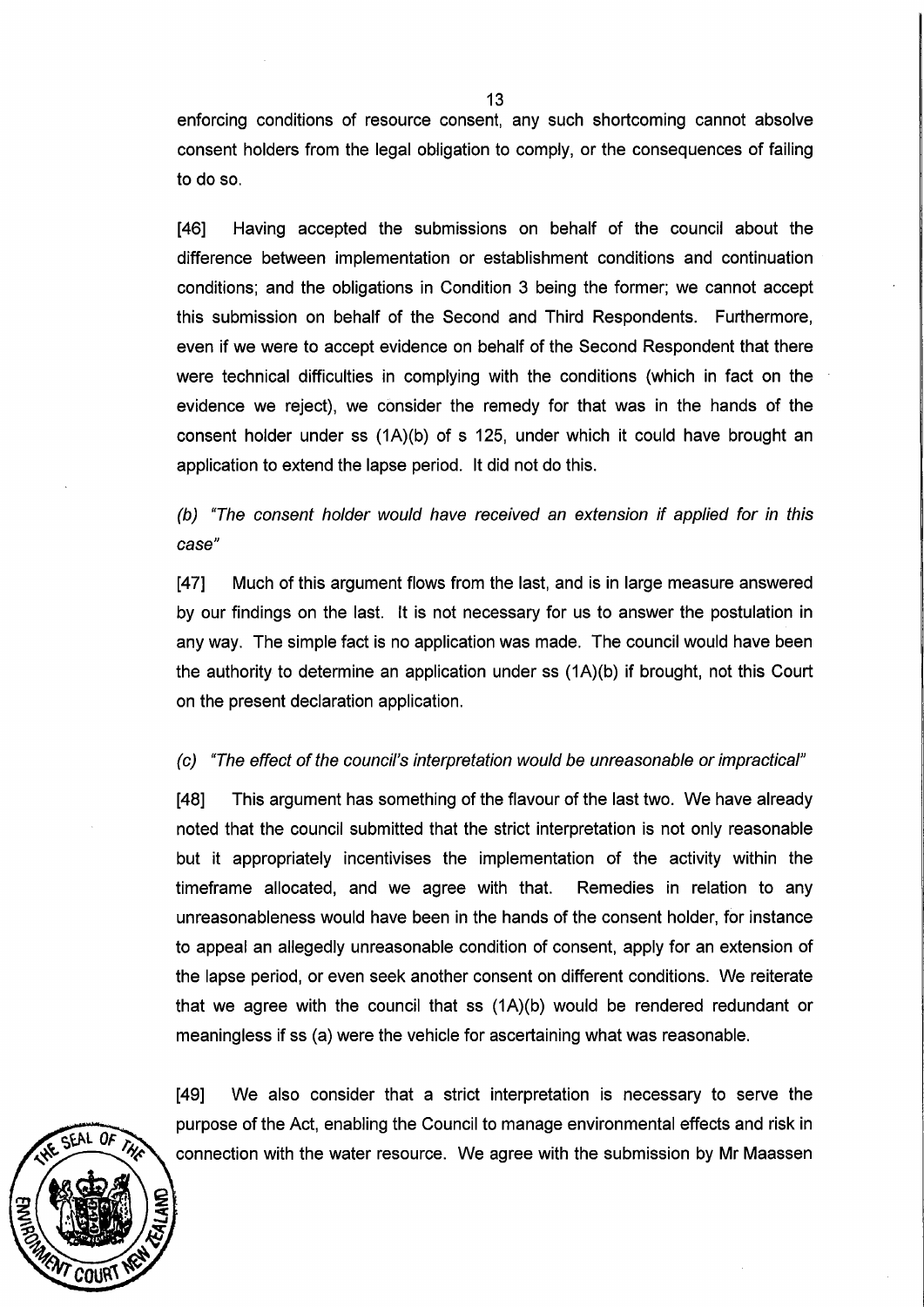that water is a community resource, not private, although this finding is not necessary to support our other findings.

(d) "A strict interpretation of s 125(1A)(a) RMA would create too much uncertainty concerning the status of a consent"

[50] Mr Maassen acknowledged that third parties relying on water permits for potential transfer, might not have good access to historical background to determine whether they had lapsed through non-performance of implementation conditions. He submitted however that there could be greater uncertainty with a lenient interpretation relying on a fact and degree analysis of something between substantial and full compliance.

[51] He submitted that consequences of the latter could be that Councils might not be able to rely on the existence of information from investigations, inspections and instrumentation as milestones marking the lawful establishment of the activity or to determine the lapse of a consent; and that this would undermine effectiveness and efficiency goals. Further, that enforcement and management of resource consents require facts, and on anything other than a strict interpretation, the cards would fall more strongly in favour of the consent holder who could create and then take advantage of an information gap. The accountability benefits of the strict approach would be diluted. He submitted that on the strict test, an applicant, the local authority, and interested parties could ascertain more simply whether the consent was implemented and therefore whether an application for extension would be required than would be the case with a more lenient interpretation.

[52] Mr Maassen expressed some mild concern that the Environment Court has not provided a great deal of support for a strict approach, through obiter statements such as in **Woolley v Marlborough District Council<sup>18</sup>.** In that decision the Environment Court deleted certain conditions that it held could cut across the operation of s 125, stating, we consider as obiter:

In circumstances of consent renewal, such as here, the activity is effectively continuous (in this case, water take and use). As such, the question of lapse is unlikely to be tested in any case.



[2014] NZEnvC 204 at paragraphs [72]-[74].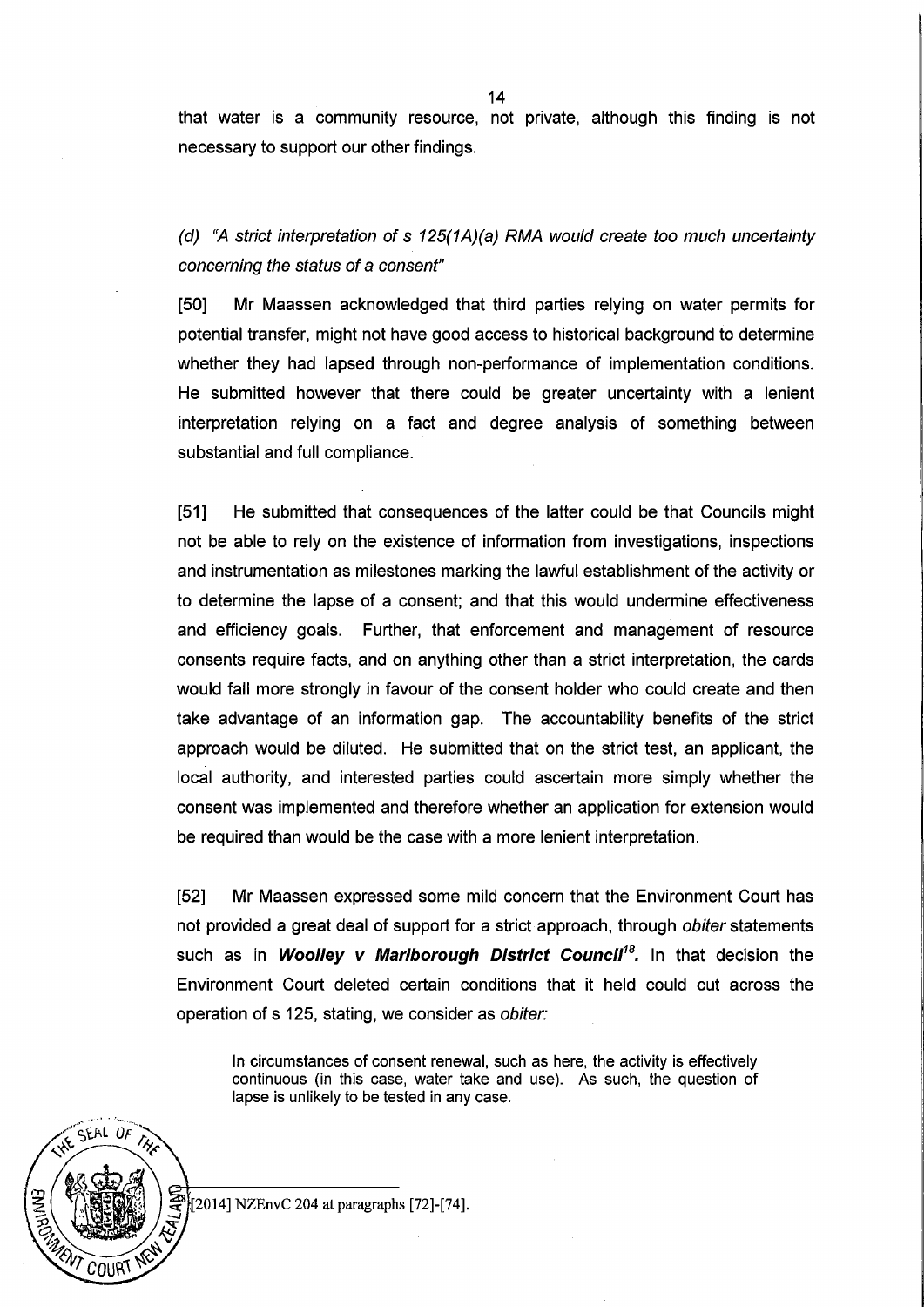[53] On our reading of the decision, we doubt that the Court heard sufficient argument about whether in such circumstances a question of lapse would be unlikely to be tested in any case. The present case is in any event of a different kind. It is not an appeal against conditions of consent, and we have already recorded the steps that the Second Respondent could have taken if it was unhappy with the conditions imposed. Further, we note for completeness that the circumstances of the 2014 case were quite different, for instance the abstraction was for Wairau River surface water in respect of which there was agreement that the water resource was sufficient to allow for the allocation  $-$  in contrast to the groundwater issues at play in the present case. Different Plan objectives and policies accordingly came into play because the water resource was not fully allocated. We consider Mr Maassen's mild complaint to be misplaced.

[54] These arguments on behalf of the Second and Third Respondents about comparative uncertainty are red herrings. We consider that we should focus on correct statutory interpretation, and on the purpose of the Act being served.

(e) The water permit was a "renewal"

[55] The Second and Third Respondents cited the **Biodiversity** decision of the High Court in this regard.<sup>19</sup>

[56] It was Mr Clark's submission that non-compliance with a condition of consent for lapse date "does not automatically bring a resource consent to an end under s125", and that each case must turn on its own facts. He noted that the· Environment Court **Biodiversity** decision at paragraphs [66]-[68] discussed the fact that some conditions are more important than others, some may be severable, and others will need to be complied with properly; and at [67]:

... Unfortunately the wording of s 125 conveys a rather static impression. It is ill-suited for ongoing activities and continuing conditions. So while a "more than substantial progress" test may be applicable, it needs to be applied with care where the activity is ongoing, and the conditions impose continuing obligations.

[57] As was noted by Mr Clark, this analysis by the Environment Court was not commented on by the High Court, and the Environment Court decision was upheld  $Sf(RL \tof \tImes)$  by the High Court.

 $\mathcal{L}\left(\mathbb{R}^{3}\right)$   $\oplus$   $\mathbb{R}^{4}$  ,  $\oplus$   $\mathbb{R}^{4}$  and  $\mathbb{R}^{4}$  or the  $\mathbb{R}^{4}$  of  $\mathbb{R}^{4}$  or  $\mathbb{R}^{4}$  or  $\mathbb{R}^{4}$  or  $\mathbb{R}^{4}$  .  $\mathbb{R}^{4}$  or  $\mathbb{R}^{4}$  or  $\mathbb{R}^{4}$  .  $\mathbb{R}^{4}$  or  $\mathbb{R$ Ibid paras [66]-[68] (Environment Court). 3/ 竹籠霧戰 /名

 $\sim$   $\sim$   $\sim$   $\sim$ 

 $\gg$   $\sim$   $\sim$   $\sim$ 

 $CORV$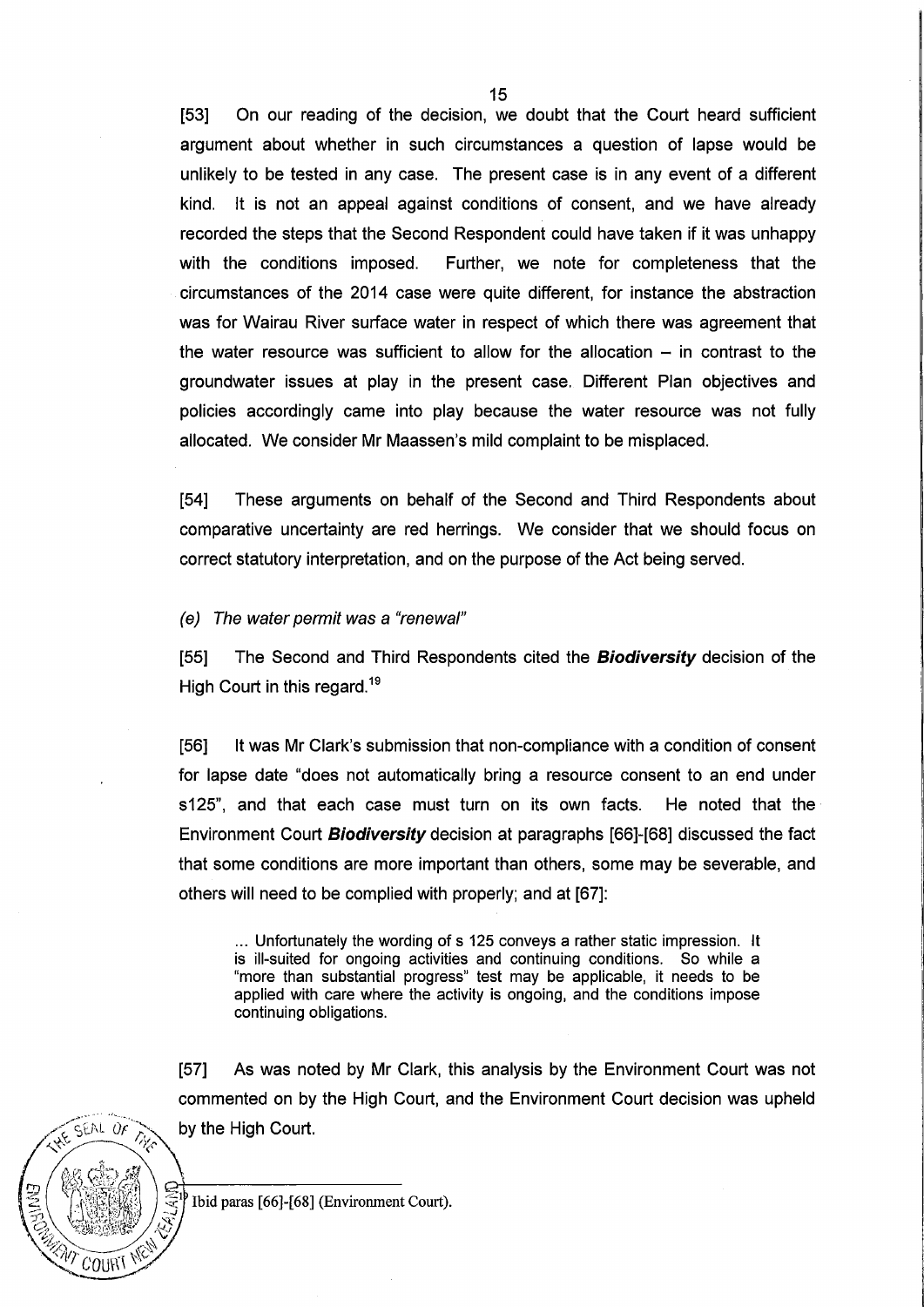[58] We particularly note that the Environment Court in paragraph [67] made reference to "continuing conditions". We also note that in a passage not quoted by Mr Clark, in paragraph [70], the Environment Court was again addressing conditions relating to a continuing activity  $-$  there the complexity of establishing and then running a coalmine pursuant to a suite of 22 conditions  $-$  as requiring care in assessing whether the consent had been given effect to in a s 125(1A)(a) analysis.

[59] We find that Mr Clark's submission that "the scheme of the Act recognises that there is a distinction between a resource consent for a wholly new activity and an activity that has an existing consent at the time of a renewal application", is inapt. As noted by Mr Maassen, the Act does not use the term renewal. Each permit is a new one to be implemented in the terms on its face. He submitted that a new permit for an existing permit holder (we infer also, in relation to an existing water take and use operation), can lapse through non-compliance with implementation conditions. We agree. We also agree with his submission that the Court can take judicial notice of the fact that technological improvements and states of knowledge can be reflected in new and improved permit conditions.

## **S 125 in the round**

[60] We have not been helped by the fact that counsel have delved extensively into many decisions, some old, some new, and picked from them passages that they wanted to read. In contrast, but with a qualification already expressed, we have been guided by the decision of the High Court in **Biodiversity Defence Society Inc v Solid Energy New Zealand Limited.**<sup>20</sup> In particular its analysis of the operation of the section, the historical analysis of the comparable earlier legislative provisions quoted from the Environment Court decision, and its analysis of the authorities. We think it instructive that after analysing the **GUS Properties**<sup>21</sup>, **Goldfinch**<sup>22</sup>, and **Body Corporate 97010<sup>23</sup>**, the learned Judge said at paragraph [53]:

There was no suggestion that any of the cases cited reached the wrong outcome, yet the facts varied considerably ...

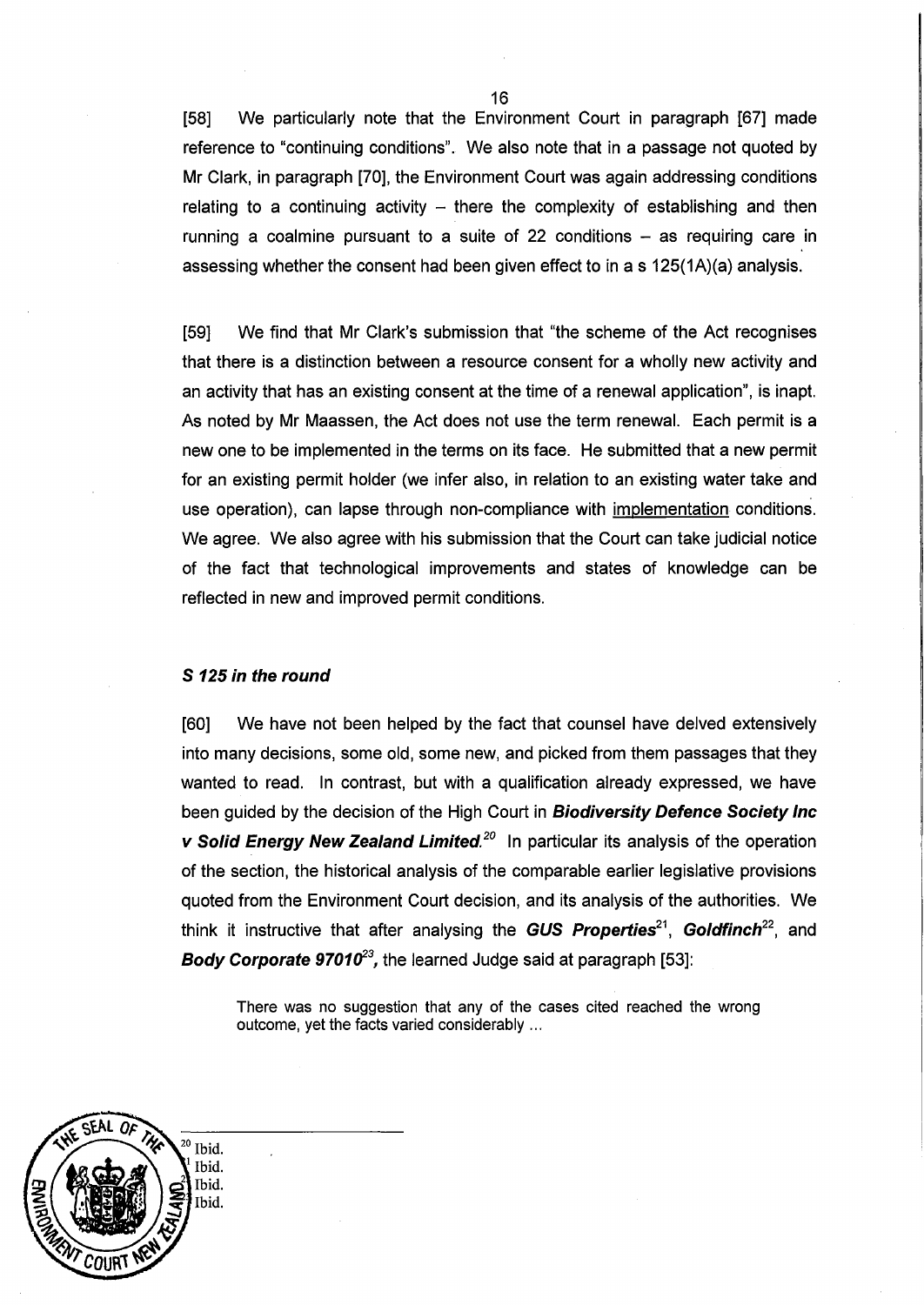[61] The facts of the cases did indeed vary considerably, from the simple fact situations of single buildings in GUS and Goldfinch, to the complex suite of management plan-driven conditions of consent in 22 consents in **Biodiversity**, essentially underlining the fact and degree approach taken in various ways in the decisions. <sup>24</sup>

[62] Whether the factual matrix in any given case is straightforward such as in GUS and Goldfinch, or more complex such as in Biodiversity, the possibility may remain that some conditions can be identified as implementation or establishment conditions, and others as continuing conditions. It is possible that conditions of the latter type might generally be more amenable to enforcement than to operation of the lapse provisions in s 125. Conditions of the former type, particularly where they involve a prohibition against operation of the consent until the required steps are completed, are likely, if those steps are not carried out before the end of the lapse period, be amenable to testing against the standard in s  $125(1A)(a)$  "the consent is given effect to". We find that this is one of those cases, and hold accordingly.

### Discretion as to whether or not to make a declaration

[63] It is well known that under s 313 RMA the Court has a discretion as to whether to grant a declaration or not. For instance, it may decline to make a declaration, modify a declaration, or make any other declaration that it considers necessary or desirable.

[64] As with Judicial review and the approach of Courts under the Declaratory Judgments Act 1908, the exercise of the discretion may be informed by proportionality of remedy, delay, prejudice to third parties, and general utility. The two that we consider should be considered in the present case are delay and prejudice to third parties.

[65] Amongst the mass of evidence that was presented to us by the parties, particularly on behalf of the Second Respondent, were allegations that the Applicant Koha Trust Holdings Limited had delayed bringing the proceedings by approximately six months.



Referring for instance to paragraph [64] of the High Court decision in *Biodiversity*.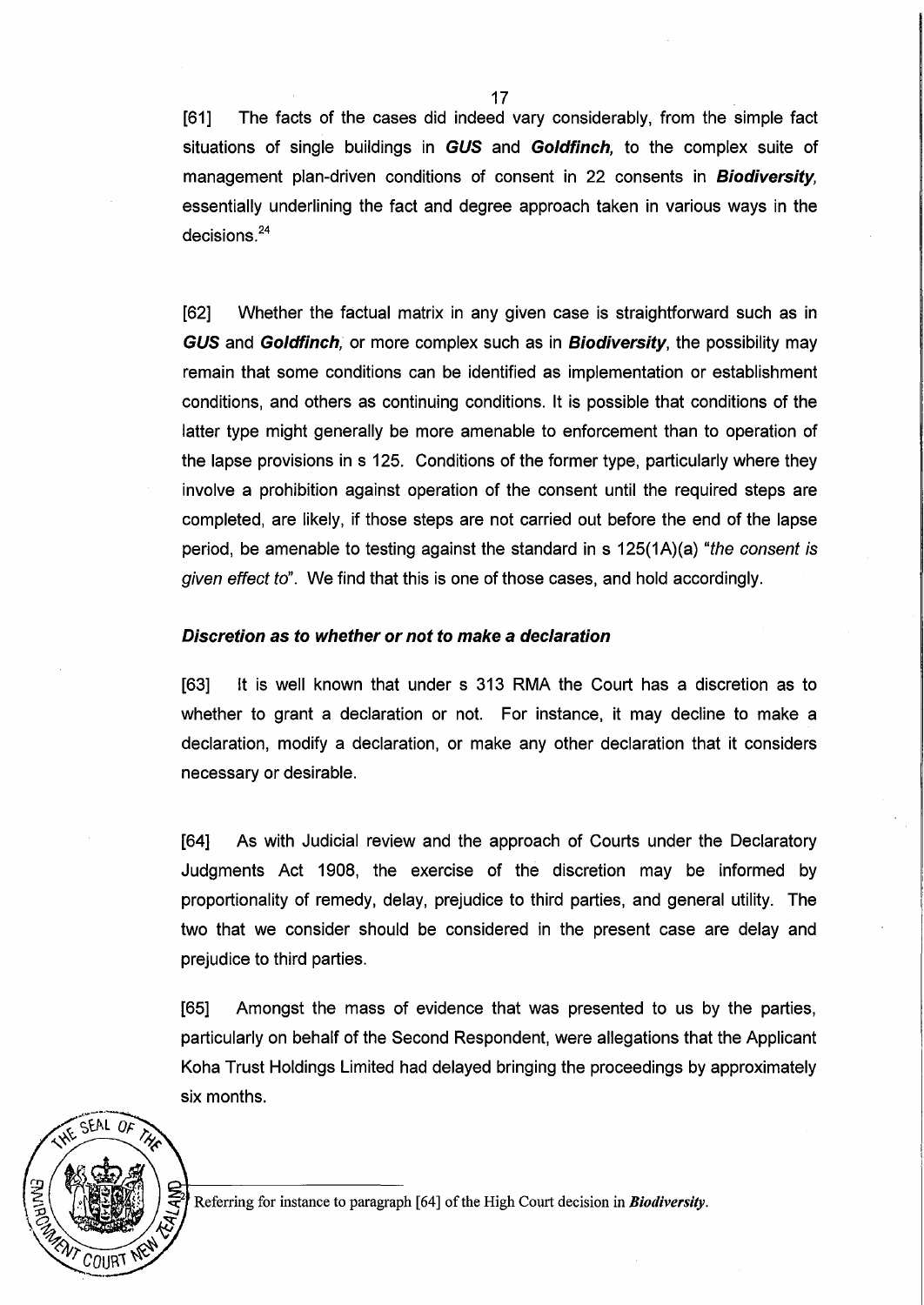[66] We do not consider it necessary to closely describe and analyse the evidence about delay, because exercise of the discretion on this aspect might be somewhat finely balanced in the present case. The more important factor appears to be potential prejudice to the Third Respondent Constellation Brands New Zealand Limited which, subsequent to the lapse date, on 30 June 2015, took a lease of part of the Second Respondent's land and obtained a transfer from the council of a significant portion of the permitted water. Subsequently, on 30 September 2015, hearing commissioners appointed by the council granted the Third Respondent the right to take 2,445  $m<sup>3</sup>$  from a certain well, conditional on a surrender of the right to take the equivalent amount under the permit the subject of these proceedings. It was evidently a part of the findings of the hearing commissioners that the subject permit had not lapsed, but that of course is not binding on us and may not have been considered in the detail that matters have been presented to us.

[67] It was noted on behalf of the Third Respondent that Koha Trust did not lodge a submission in relation to the publicly notified application heard by the hearing Commissioners.

[68] Mr Fowler's written submissions on behalf of Koha did not deal with the issue of discretion, but he addressed it orally. His first approach was that the breach was not purely technical and that the Court should therefore issue a declaration. He denied that there had been delay by Koha or if there had been, there was no impact, because the permit had either lapsed or not; he submitted that it had.

[69] As an alternative approach, he suggested the Court might consider taking a different approach in respect of the two portions of allocated water, that transferred to Constellation, and that which was not.

[70] Mr Maassen submitted on behalf of the Council that the Court might consider Constellation Brands to have been an innocent third party; that the current state of law did not enable an easy assessment of whether or not lapse had occurred; and that Koha had not advanced its argument before the hearing Commissioners on the hearing of the application leading to the 30 September 2015 decision. He submitted that Constellation Brands was entitled to rely on that decision and arrange its affairs accordingly. He submitted that the Second Respondent Mr Woolley could not make the same claims about prejudice and innocence, and that the Court could consider making a declaration in relation to so much of the resources as was not transferred.